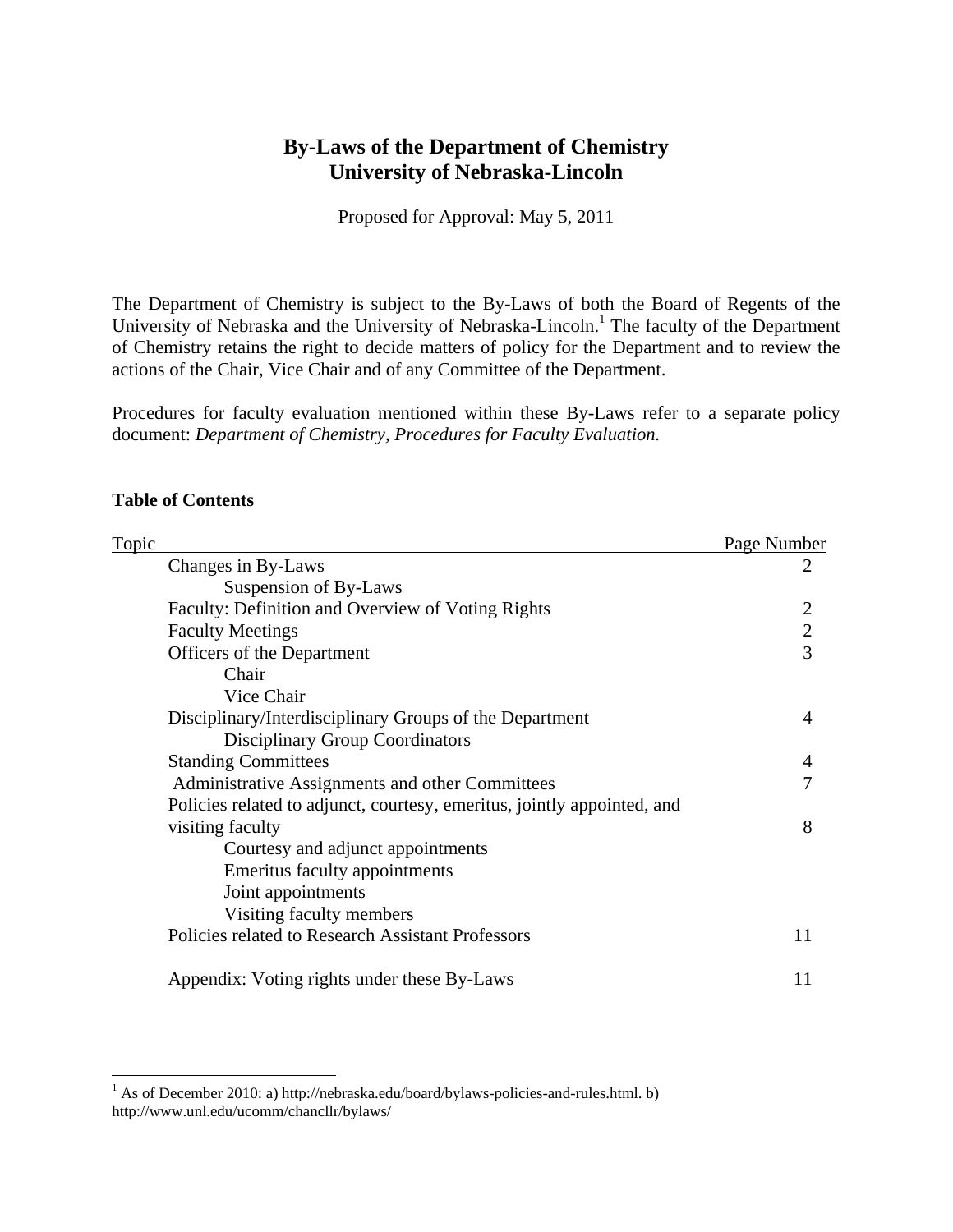#### **Changes in By-Laws**

These By-Laws may be amended with approval of two-thirds of the tenured or tenureline faculty members with at least 0.51 FTE in Chemistry. Written notice of the proposed amendment(s) must be circulated to the faculty at least two weeks prior to the meeting at which the changes are to be considered. The faculty members present at the meeting (or participating remotely) may request a mail ballot from the entire faculty on the amended proposal.

### Suspension of By-Laws

 Temporary suspension of these By-Laws requires the approval of two-thirds of the tenured or tenure-line faculty members with at least 0.51 FTE in Chemistry.

#### **Faculty**

The faculty of the Department of Chemistry includes: tenure-track faculty, regardless of rank; Research Professors at associate or full rank;<sup>2</sup> and Professors of Practice, regardless of rank. All faculty members may attend faculty meetings and participate in discussion. Voting is limited to faculty members with least 0.4 FTE in Chemistry. Voting on personnel issues is limited to faculty members with at least 0.51 FTE in Chemistry; other issues related to joint appointments are discussed later in this document. An overview of anticipated voting rights regarding a range of questions is listed in the appendix.

 Voting on personnel issues related to tenured or tenure-track faculty is limited to tenured or tenure-track faculty. The exception will be for faculty searches, in which non-tenure track members of the Chemistry faculty who are also members of a search subcommittee or committee may vote on questions related to that search. Research professors at the rank of associate or above may vote on issues specific to research professors, subject to constraints in the department's *Procedures for Faculty Evaluation.* Professors of Practice may vote on personnel issues specific to Professors of Practice, subject to the same constraints.

### **Faculty Meetings**

 $\overline{a}$ 

The Department shall hold a faculty meeting at least once monthly during the academic year. The meeting will be chaired by the Department Chair (hereafter, "Chair"), or in his/her absence, the Vice Chair or another faculty member designated by the Chair. Minutes of each meeting shall be taken by the Secretary of the Department, either the Vice Chair or another faculty member designated by the Chair, and circulated to the faculty prior to the next regular meeting. Items relating to personnel action may be excluded from the circulated minutes. Any faculty member may request that item(s) be placed on the agenda for the forthcoming faculty meeting by contacting the Vice Chair or the Chair's secretary. Any items submitted two days before a regularly scheduled meeting must be placed on the agenda, which shall be published at least one day in advance of the meeting.

 Meetings will be conducted informally, guided by Roberts Rules of Order to ensure an orderly progression of items of interest. Items not on the agenda may be considered, but not voted upon, at any given meeting at the discretion of the Chair or by vote of majority of the faculty attending a given meeting. The quorum for any meeting is 51% of faculty members on

 $2^2$  Research assistant professors are not considered members of the faculty in terms of faculty governance, faculty meetings, disciplinary groups, committee memberships, or graduate supervision. See the discussion on page 11.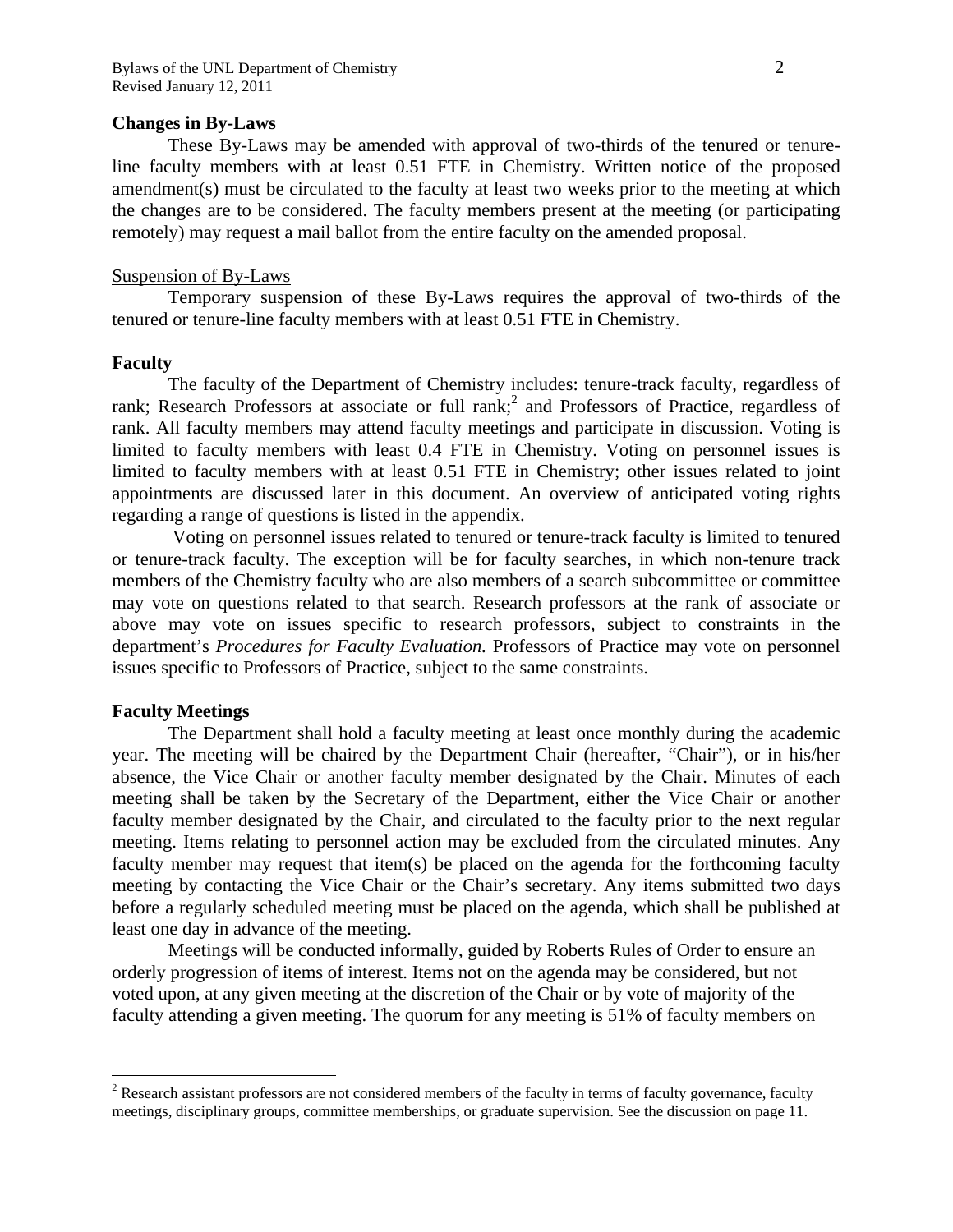active duty.<sup>3</sup> No votes may be taken unless a quorum is present. For questions involving a more restricted electorate, the quorum is 51% of the active duty faculty members in that electorate.

 Proxy or absentee votes from faculty members absent from a meeting will be accepted if transmitted to the Chair or acting Chair and if they contain specific instructions for the casting of the vote(s). However, faculty members participating solely by proxy vote do not count towards quorum. The Chair or acting Chair has ultimate authority for interpretation of the wording of a proxy.

### **Officers of the Department**

#### Chair

The Chair of the Department of Chemistry is appointed by the Dean of the College of Arts and Sciences, and serves both the Department and the University administration. The Chair is responsible to the Dean for the orderly administration of the Department, for hiring of academic and non-academic staff, for all matters pertaining to the Departmental budget and general fiscal policies, for faculty and staff evaluation, including recommendations for faculty and staff salaries, and for recommendations to the Dean for reappointment, promotion and/or tenure. In addition, the Chair is responsible for organizing and implementing programs for the enhancement of the scientific and educational stature of the Department, including effective teaching at all levels. In these duties, the Chair is assisted by the Vice Chair and the Business Manager, and advised by the Executive Committee.

In the absence of the Chair, authority for general administration of the department, including chairing departmental meetings and representing the department in campus affairs, may be delegated to the Vice Chair, or a temporary Acting chair. The Chair or his/her designee is an ex-Officio member of all Departmental Committees. In faculty meetings, the Chair will vote only to resolve deadlock or on questions for which he or she would not have an independent recommendation.<sup>4</sup> Faculty members, including the Vice Chair, who chair a faculty meeting in the Chair's absence, are not disenfranchised by this restriction unless they will also act for the Chair in submitting the subsequent independent recommendation. The Chair will count toward the quorum for the purpose of convening a faculty meeting and on all specific issues where he or she will have a vote.

#### Vice Chair

1

 The Vice Chair is appointed by the Dean based on the recommendation of the Chair. In making a recommendation of a Vice Chair, the Chair will consult with the Executive Committee. The position of Vice Chair automatically becomes vacant upon the appointment of a new Chair. Otherwise, the term of office is open to the discretion of the Chair in consultation with the Executive Committee and the prospective Vice Chair.

 The Vice Chair shall be a voting member of the Executive Committee. The Vice Chair also acts as the Chair's representative on many Departmental and University Committees. The Vice Chair manages the Department's academic affairs and maintains liaison with Division

 $3$  Active duty is defined as faculty members able and willing to participate. This excludes faculty members officially absent from campus or on leave due to faculty development or disability (unless they have an indicated a willingness to participate).

 $4 \text{ As typical examples, the Chair typically has an independent recommendation on faculty hiring and on evaluation.}$ of faculty for reappointment, promotion, and/or tenure.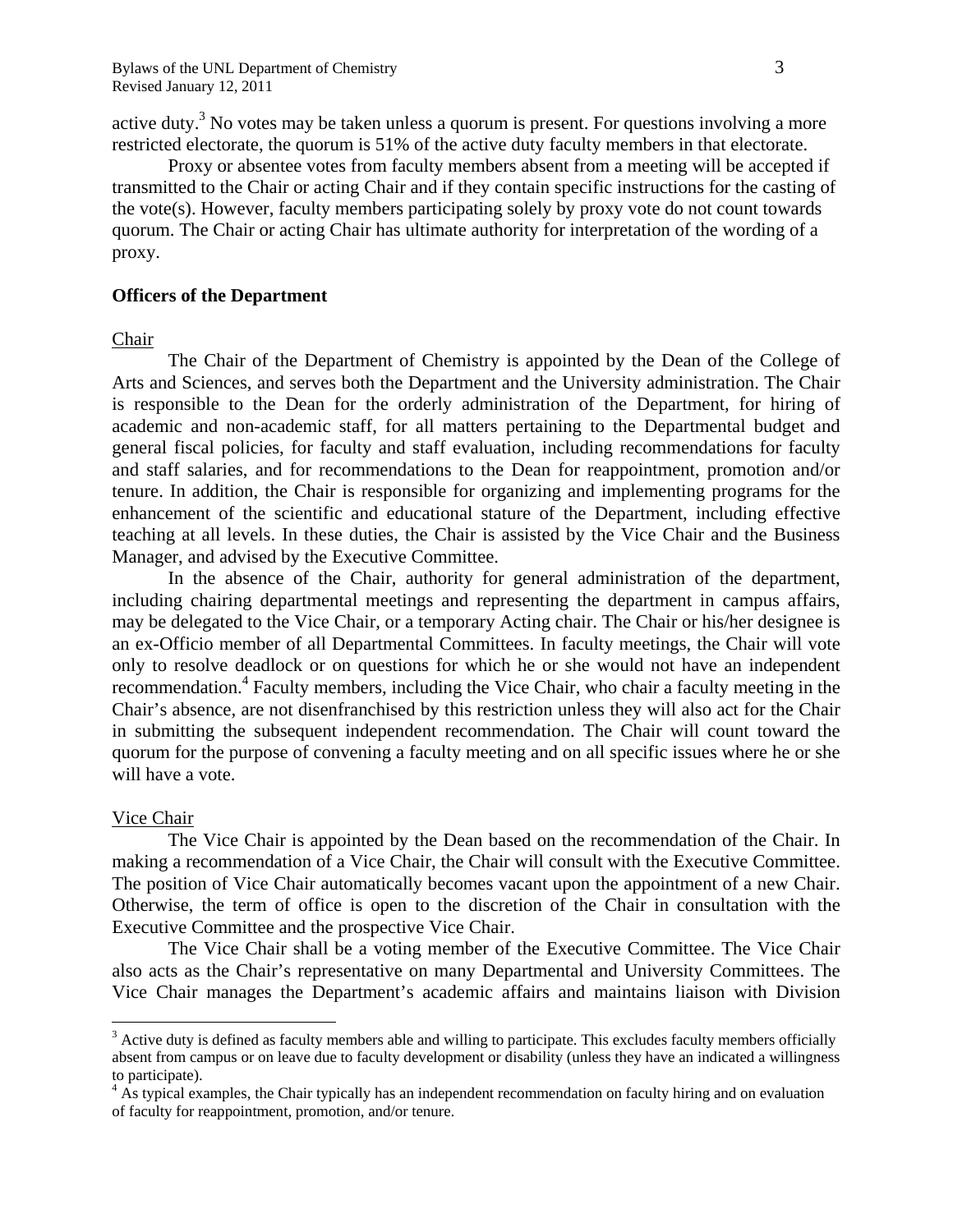Bylaws of the UNL Department of Chemistry 4 Revised January 12, 2011

Coordinators, the instructional staff, the teaching assistants, and the teaching stockroom personnel.

# **Disciplinary/Interdisciplinary Groups ("DGs")**

 DGs are composed of faculty members having similar research and teaching interests. At the time of this writing, the DGs of the department include: Analytical Chemistry; Biochemistry/Biophysical Chemistry; Inorganic/Materials Chemistry; Organic Chemistry; and Physical Chemistry. Membership is flexible. DGs may be established or disbanded by the Chair and Executive Committee. DGs, through the DG Coordinators, will make recommendations on teaching schedules, teaching assignments, the setting and grading of cumulative examinations, recommendations for equipment acquisition and relevant questions of policy. In addition, participation in one or more DG seminar programs is a requirement within the graduate program.

### Disciplinary Group Coordinators

 Each DG shall elect a Coordinator for a yearly term of office. Normally, elections are held during the spring semester or the summer of each year, for a term of office beginning on September 1. Each DG may establish its own election policies. The responsibilities of the Coordinators of each DG include chairing division meetings and acting as a liaison with the Chair or Executive Committee.

### **Standing Committees**

 The Standing Committees of the Department comprise the following: Executive, Graduate, Admissions, Curriculum, Safety, Grade Appeals, Program and Scholarship, Instrumentation Advisory, and Awards.

 The membership and duties of each of the standing committees will be defined in a Departmental listing of committee assignments, to be updated annually; a brief survey is provided below. The Chair may assign additional charges. In addition to the standing committees, the Chair in consultation with the Executive Committee may set up various ad hoc committees. Committee chairs may be asked to provide a report of committee activities to the Chair, Executive committee, and/or faculty. Personnel matters are to be considered in closed sessions of meetings of the appropriate committee. Private records of recommendation for personnel actions taken in closed sessions will be maintained, but not circulated as part of any minutes of the general meeting.

### Executive Committee

 The Executive Committee consists of the Department Chair, the Vice Chair, and four elected members. Meetings are chaired by the Department Chair, or, in the Chair's absence, by the Vice Chair. The quorum for meetings is the Chair (or Vice Chair) plus three elected members. Meetings will be held monthly during the academic year, and at least once during the summer months. During the summer, the Executive Committee will include the two outgoing members as well as the two newly elected members. The quorum for meetings in the summer continues to be three members and the Chair (or Vice Chair). Meetings are ordinarily called by the Chair, but may also be called by a petition of three of the elected members. Minutes of all meetings will be taken by one of the members, designated as Secretary. Following approval of the minutes, copies will be circulated to the faculty as a whole. Personnel matters may be excluded from the minutes.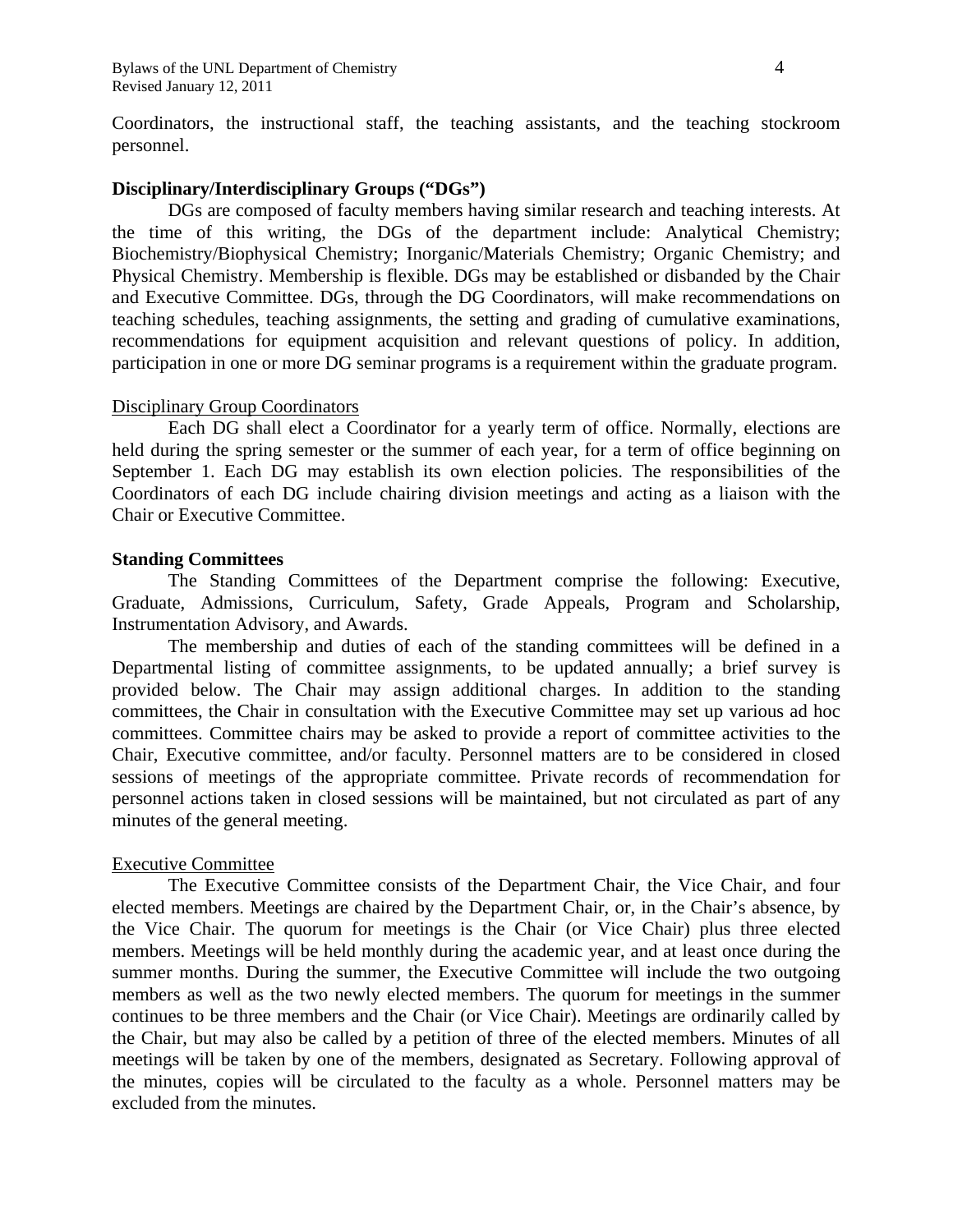*Functions of the Executive Committee:* The Executive Committee provides advice to the Chair on the operation of the Department, and as part of annual evaluations of faculty performance. (Note: A description of procedures for annual evaluation of faculty performance is described in the separate document, *Procedures for Faculty Evaluation*). A member of the Executive Committee must absent himself/herself from the meeting when his/her evaluation is discussed. Other items of normal business include an annual review of the charge and membership of departmental committees as well as appointments to Administrative Assignments. On an annual or more frequent basis, the Executive Committee will examine the teaching and service loads, as well as the research contributions of each faculty member. In general, similar overall loads for each faculty member are recognized as equitable and desirable, although relatively greater contributions in one area shall counterbalance lesser contributions in other areas. Similarly, the Executive Committee shall review the course offerings of the Department on an annual basis and provide recommendations for additions and deletions as deemed necessary.

 A major function of the Executive Committee concerns faculty hiring, with specific emphasis on the long-range research directions and teaching needs of the department. Although it is recognized that exact procedures may vary depending upon circumstances, the Executive Committee generally will advise the Chair on areas of opportunity for departmental faculty hiring and on the composition of search committees. For major non-academic staff appointments, the Executive Committee will provide input to the Chair regarding the need for individual positions as well as on composition of the search committees during any hiring process.

During the last year of the Chair's term of office, or in the event of a probable vacancy, the Executive Committee shall consult with the Dean of Arts and Sciences as to the mechanism of polling the faculty on potential internal candidates and/or the desirability of an external search.

*Elections to the Executive Committee:* The elected members of the Executive Committee serve two-year plus summer terms and cannot succeed themselves. One-half of the elected members, i.e., two persons, assume office on June 1 of each year. Faculty members with greater than or equal to 0.51 FTE (other than the Chair or Vice Chair) constitute the electorate. Tenured and tenure-track faculty are eligible for election to the Executive Committee.

 The annual election meeting shall be held not less than four weeks before the end of the second semester. At least one week's notice shall be given of the meeting. Written nominations shall be submitted to the Chair's Office by two electors at least 48 hours ahead of the meeting. If four or fewer candidates are nominated, oral nominations by two electors to bring the number of candidates up to five are allowed at the meeting. After the nominations are complete, nominees may withdraw their names.

 In the event a member of the Executive Committee resigns or is unable to complete the elected term due to illness or leave, the Chair will call a special election to fill the seat for the remainder of the scheduled term. The procedures will otherwise be the same as for regular elections.

 At the election meeting, each elector will cast votes for two nominees (one if the election is for a replacement). Votes shall be by secret ballot, which shall be distributed and counted by the outgoing members of the Executive Committee, or in their absence, by tellers appointed by the Chair. The top two (one if the election is for a replacement) vote winners will be declared elected. In the event of a tie, a runoff will be held between the tied candidates. If again no result is obtained, the decision shall be made by a coin toss or similar random lot.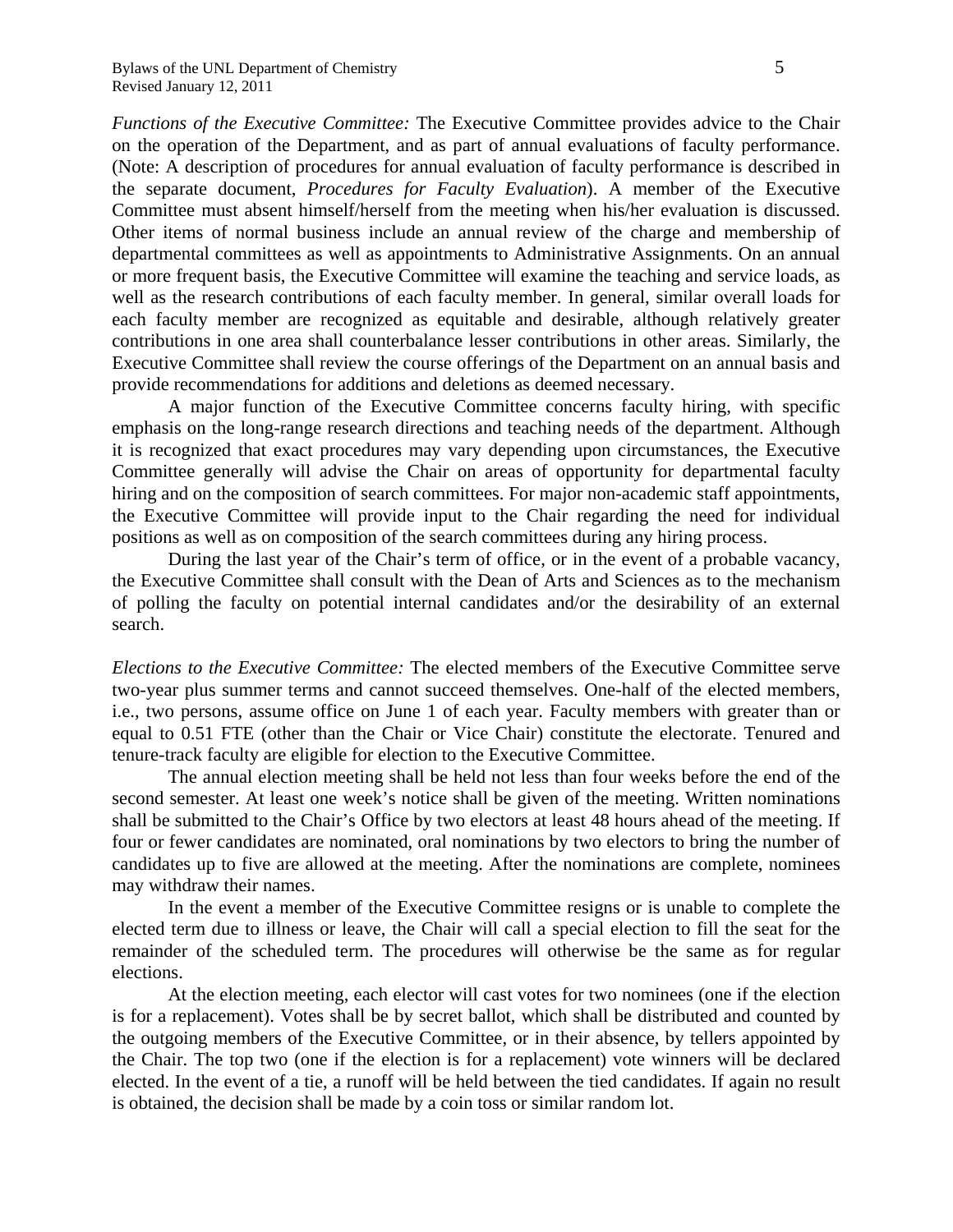#### Graduate Committee

 The duties of the Graduate Committee encompass supervision of the progress of each chemistry graduate student toward an advanced degree, as described in the Department's *Rules and Procedures for Graduate Students* (the "Red Book"). Appointments to the Graduate Committee are made by the Graduate College, typically upon recommendation by the Department Chair. The Graduate Committee administers, grades, and evaluates graduate entrance examinations, administers cumulative examinations, oversees the graduate curriculum, and oversees all departmental records related to graduate student progress. The Committee keeps students informed of progress, and recommends immediate action if time requirements are not upheld. Members of the Graduate Committee serve as advisors for students in appropriate degree categories. The Committee identifies conditions that require changes in *Rules and Procedures for Graduate Students* and recommends the appropriate changes to the faculty. The Committee adjudicates grade appeals and complaints of ill treatment by graduate students. The Chair of the Graduate Committee is a standing member of the Graduate Admissions Committee.

#### Graduate Admissions Committee

 The Graduate Admissions Committee is responsible for publicizing the graduate program in Chemistry at UNL, for the recruitment of graduate students for the program, and for the evaluation of applicants. The Chair of the Graduate Admissions Committee is a standing member of the Graduate Committee and provides the final admissions recommendation to the Chair of the Graduate committee.

# Curriculum Committee

 The Curriculum Committee oversees the undergraduate curriculum. Primary areas of concern are orderly progression of course work and periodic evaluation of courses relative to university needs and professional standards. The Curriculum Committee considers proposals for new courses as well as proposed changes in course structure or content, and makes recommendations to the faculty for approval, before the proposed changes are advanced to College or University Curriculum Committees.

# Safety Committee

 $\overline{a}$ 

 The Safety Committee advises and assists the Chair in matters pertaining to the adoption and implementation of procedures designed to enhance the safety of graduate and undergraduate laboratories. As described within Administrative Assignments, the Chair of the Safety Committee is also typically the Chemical Hygiene Officer for the department.

#### Grade Appeals Committee

The Chemistry Grade Appeals committee will operate with the same general charge as the corresponding College of Arts and Sciences Grade Appeals Committee.<sup>5</sup> The departmental

<sup>5</sup> http://ascweb.unl.edu/adminresources/appeals.html: "The Committee attempts to protect undergraduate students against arbitrary, capricious or prejudiced evaluation by the instructor. It cannot undertake to resolve disputes about a student's knowledge of a particular subject matter, and its responsibility is to ensure due process in grading procedure. In accepting an appeal, the Committee must be satisfied that there is reason to suspect that the awarding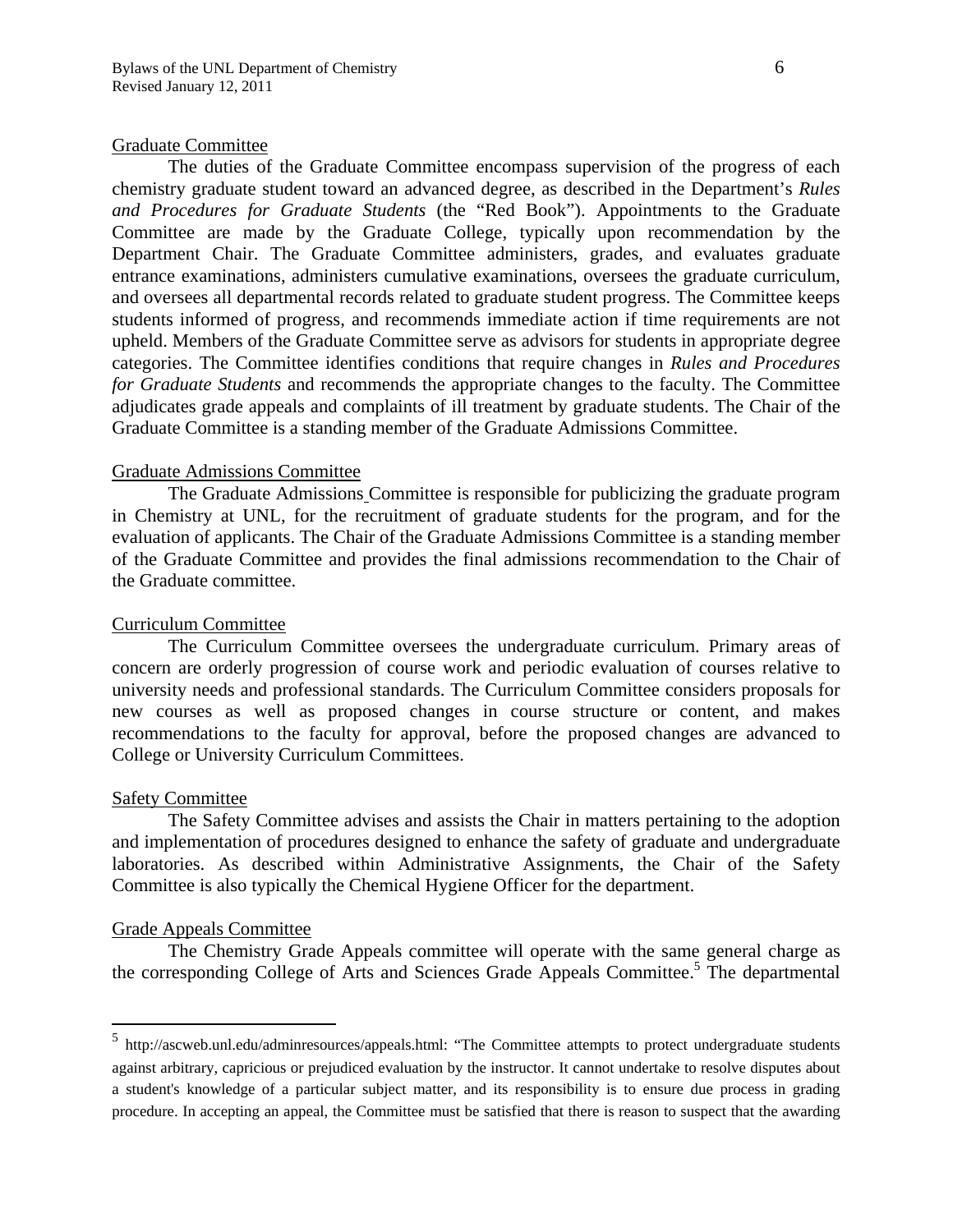committee, in addition to faculty members, will include one graduate and one undergraduate student. Formal appeals will be initiated by the timely submission of an appeal or complaint to the Department Chair.

### Undergraduate Recruitment and Scholarship Committee

 The Committee identifies high scholarship undergraduate students who would be appropriate candidates for the various awards made yearly by the Department. The Committee also works with departmental, college, and university admissions staff on undergraduate recruitment.

### Instrumentation Advisory Committee

 The Instrumentation Advisory Committee advises the Chair on departmental research instrumentation, with specific emphasis on planning for acquisition of new equipment and evaluation of the budget and operations of the Departmental Research Instrumentation Facility.

### Awards Committee

 The Awards Committee is principally responsible for nomination of faculty members for College, University, and national or international awards. The Committee is also responsible for nominations for Honorary Degrees and the University Masters Program, as well as departmental programs for awards to graduate students and postdoctoral researchers.

# **Administrative Assignments and Other Committees**

 Administrative Assignments refer to assigned duties carried out by one or two faculty members rather than a committee. These duties are summarized below; more details can be found in the annual description of committee assignments.

#### Chief Advisor

<u>.</u>

 Duties include advising undergraduate majors and prospective students on B.S. and B.A. programs in Chemistry, maintaining expertise in college and university degree requirements, assembling and forwarding data regarding advisees as required by the Chair, and liaison with the College, the Departmental Recruiting Coordinator, and the Undergraduate Recruitment and Scholarship Committee.

# Safety Director/Chemical Hygiene Officer

 The Chair of the Safety Committee is also the Safety Director and Chemical Hygiene Officer for the department. The Safety Director maintains expertise in the ever-changing rules and regulations related to occupational safety, fire safety, chemical safety, and chemical disposal. The Safety Director identifies and arranges for the correction of safety problems in undergraduate and research laboratories, conducts safety training programs, oversees procedures for building evacuation, and is the primary liaison with the UNL Office of Environmental Health and Safety.

of the grade may have involved a denial of due process, through arbitrary, capricious or prejudiced action on the part of the instructor or elsewhere in the department.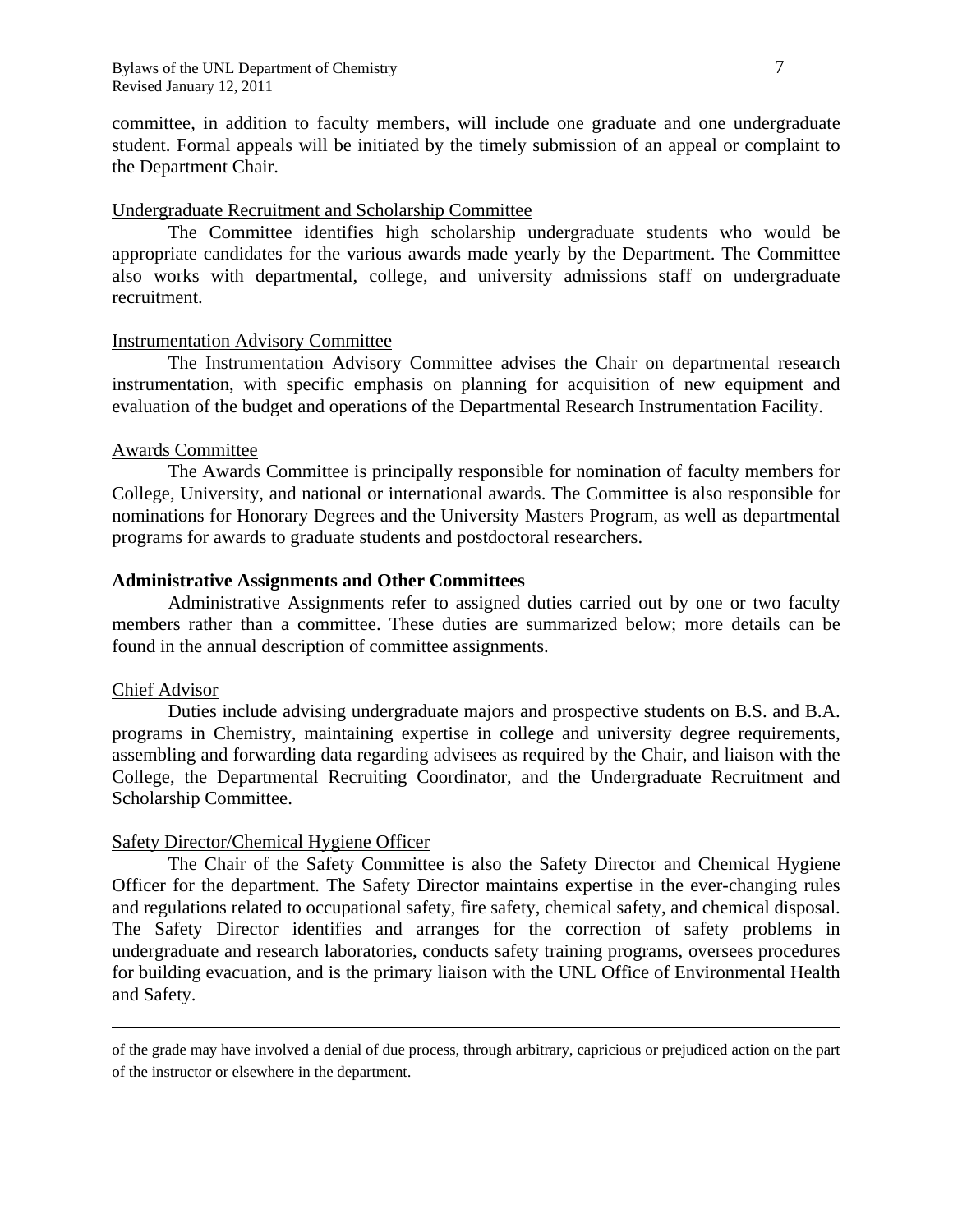# General Chemistry Coordinator

 The Coordinator is responsible for the design and implementation of effective teaching programs in the multi-section freshman program, the training and supervision of the teaching assistants and the laboratories, and the operations of the Resource Room. In addition, the Coordinator will assist faculty members, particularly new faculty members and new lecturers, with the transition to large lecture instruction.

# Secretary of the Department

 The secretary, either the Vice Chair or a faculty member selected by the faculty, is responsible for preparing and circulation the minutes of faculty meetings.

# Colloquium Coordinator

 The Colloquium Coordinator is responsible for organizing and overseeing the departmental colloquium program.

# Library Representative

 The Library Representative is the liaison between the Department and the University Libraries staff, and is responsible for coordinating faculty input related to selection of journals, monographs, and electronic databases/services.

# Faculty advisor to the Student Affiliate

 The faculty advisor acts as the liaison between the Department and the Student Affiliates of the American Chemical Society.

# Other Committee Assignments

 The Chair, in consultation with the Executive Committee, may create special committees other than those listed above. Examples are committees to manage a lectureship or an upcoming departmental event.

# **Policies related to adjunct, courtesy, emeritus, and joint appointments**

# Courtesy and Adjunct Appointments 6

1

 Courtesy appointments (to faculty from other UNL departments or units) or adjunct appointments (to faculty or scientists from outside of UNL) will be made at the discretion of the Faculty by a two-thirds majority vote on a motion of appointment. The appointments typically will be for a defined period and may be canceled at any time by a majority vote of the Faculty. Courtesy or Adjunct appointments should serve one or more of the following purposes:

• Improving the visibility of the UNL Chemistry Department.

<sup>&</sup>lt;sup>6</sup> Adjunct appointments are unpaid appointments to individuals from outside UNL that permit the establishment of a fruitful relationship between the individual appointed and the appointing academic unit; courtesy appointments are restricted to individuals holding non-temporary employment elsewhere on campus, and are made to facilitate useful and productive relationships among individuals in different UNL units. See: http://www.unl.edu/svcaa/policies/faculty\_appointments.shtml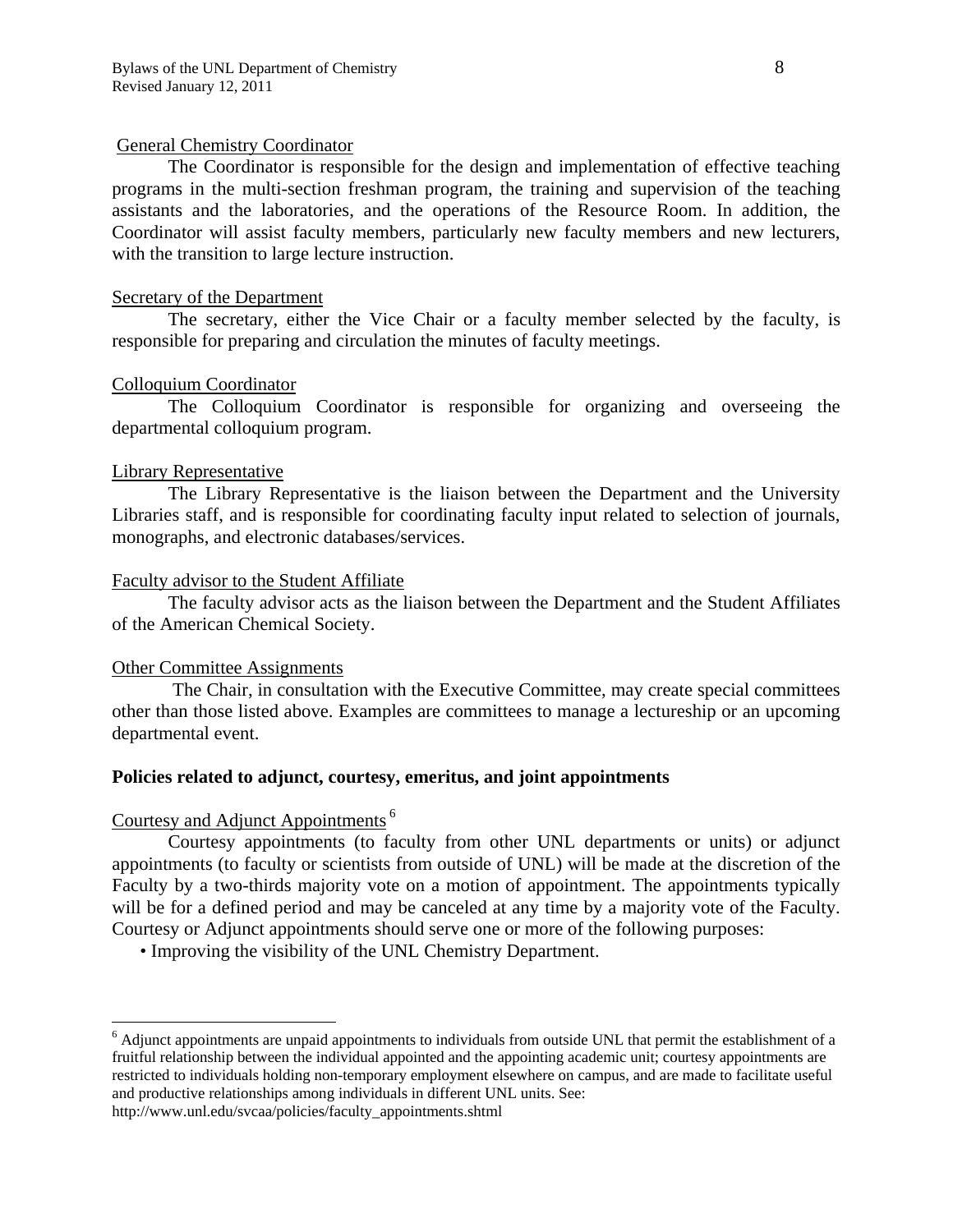- Providing a mechanism whereby the education of future scientists is strengthened by increasing the level of chemical knowledge graduate students from other institutions (UNL departments, UNMC, etc.) are exposed to in their formal training.
- Encouraging scientific collaborations that would otherwise be difficult to initiate and maintain.
- The rights, limitations and responsibilities of courtesy/adjunct appointees are as follows: *Voting:* Appointees may participate in faculty meetings but may not vote.
	- *Graduate Student Supervision:* Appointees will direct research of graduate students whom they have recruited and financed. Students recruited by these appointees must be accepted by the Graduate Student Admissions Committee and fulfill all entrance and degree requirements. A qualified member of the Chemistry Department Faculty must chair the supervisory committees formed for these students. Courtesy and adjunct appointees will be required to finance any graduate students whom they supervise, except in cases of departmental instructional needs, to be determined by the Chair.
	- *Graduate Student Recruiting:* Courtesy and adjunct appointees will be strongly encouraged to take an active part in graduate student recruiting for the Chemistry Department at large. They will be provided with recruiting materials from the department and will be encouraged to distribute that material when visiting other universities.
	- *Presentation of Courses:* Courtesy and adjunct appointees will be encouraged to participate in courses offered in the department.
	- *Cumulative Exams:* Courtesy and adjunct faculty members who are members of the Graduate Faculty or Graduate Faculty Associates may write cumulative exams with the endorsement of the Graduate Chair.<sup>7</sup>
	- *Departmental Charges:* Use of instrumentation and shop facilities will be provided at departmental rates for chemistry graduate students being advised by courtesy and adjunct appointees. Use of facilities by others in the appointees group will be billed at relevant "outside" rates.
	- *Committee Service:* Courtesy and adjunct appointees may be members of departmental committees other than the Graduate and Executive Committees. They will be encouraged to serve on Graduate Student Supervisory Committees and other committees designated by the Executive Committee and/or the Chair of the Department.
	- *Publications:* Publications, patents, and presentations resulting from activities under the Courtesy or Adjunct appointment shall include the Department of Chemistry, University of Nebraska-Lincoln, Lincoln, NE 68588-0304 address within the title caption.

# Emeritus Faculty Appointments

<u>.</u>

Emeritus status is granted to encourage faculty members to maintain association with the institution and to continue study and scholarly investigation. The Board of Regents may award emeritus faculty status at the time of retirement in recognition of substantial service rendered to the University in teaching, research, extension, or administration in a professional field. The recommendation is initiated by a vote of the departmental faculty with the endorsement of the chair and dean. Emeritus faculty members have a number of privileges associated with their appointment, as described at: http://www.unl.edu/svcaa/policies/emeritus.shtml. Those of greatest relevance to the department are restated below:

<sup>7</sup> http://www.unl.edu/gradstudies/facstaff/admin.shtml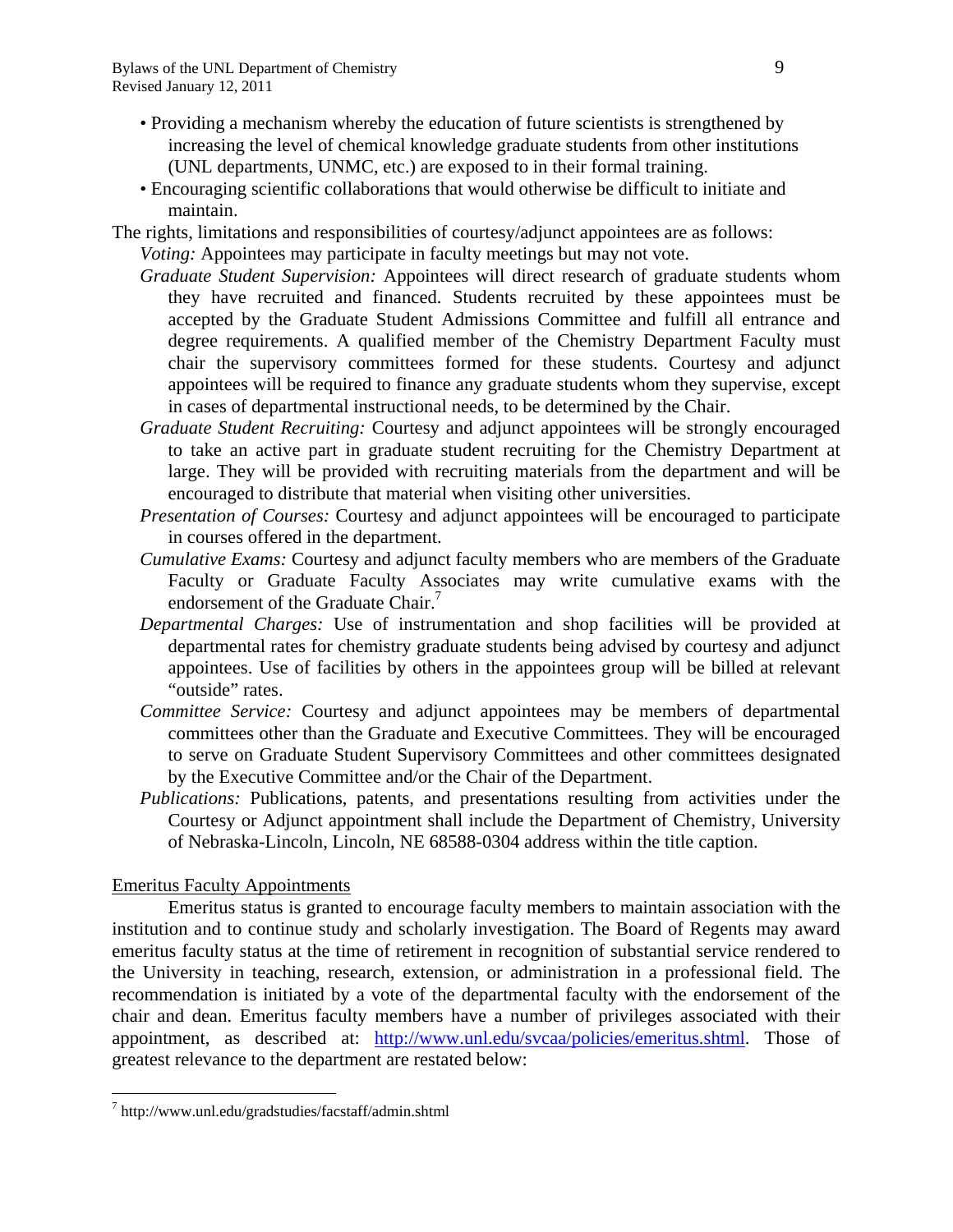Bylaws of the UNL Department of Chemistry 10 Revised January 12, 2011

Emeritus faculty members are recognized on the same basis as active members of the faculty. They may attend departmental faculty meetings by invitation of the presiding officer but are not able to vote. Retired Graduate Faculty Members who have been appointed to emeritus status retain the rights and privileges associated with their level of membership on the Graduate Faculty. Emeritus faculty will have the right to departmental office support, and, with the endorsement of the Chair, may be provided office and or laboratory space. Emeritus faculty members may write cumulative exams with the endorsement of the Graduate Chair.

#### Jointly Appointed Faculty

 A joint appointment requires the approval of two-thirds of the voting members of the Chemistry faculty at or above the proposed rank in Chemistry. The apportionment of duties in Chemistry must be commensurate with the faculty member's FTE in Chemistry, with the teaching contributions to Chemistry approved by the Chair of the Chemistry Department.

 It is Chemistry's expectation that indirect costs, royalties, and other research-derived revenue will be split with Chemistry according to the fractional FTE housed in Chemistry. Publications resulting from research in Chemistry shall include the Department of Chemistry, University of Nebraska-Lincoln, Lincoln, NE 68588-0304 address within the title caption.

 Evaluations and assessments for jointly appointed faculty members will be conducted as per best practices established by the Senior Vice Chancellor.<sup>8</sup> Criteria for tenure evaluation are to be clearly spelled out to the faculty member in his/her letter establishing the joint appointment. Evaluations for Chemistry courses taught will be made in accordance with standard Chemistry Department policies.

 Jointly appointed faculty members with at least 0.51 FTE in Chemistry will have full voting privileges. Jointly appointed faculty members with 0.40-0.50 FTE in Chemistry will be able to vote except for issues involving personnel; the exception will be for issues related to searches on which the faculty member is on the search committee or subcommittee. Jointly appointed faculty with less than 0.40 FTE in Chemistry may participate in faculty meetings, but may not vote.

 Jointly appointed faculty with at least 0.51 FTE in Chemistry and who are members of the graduate faculty will be allowed full participation in the Chemistry graduate program. The Chemistry Graduate Committee will determine on a case-by-case basis whether faculty with less than 0.51 FTE in Chemistry may chair student supervisory committees in Chemistry. Availability of teaching assistantship support for students of jointly appointed faculty will be in line with current Chemistry faculty guidelines, pro-rated for the faculty member's FTE.

#### Visiting Professors

 $\overline{a}$ 

 "Visiting assistant professor, visiting associate professor, and visiting (full) professor are categories of non-tenure-track appointment that are ordinarily reserved for faculty members who are on leave from appointments from other institutions or whose extensive professional or other accomplishments warrant such appointment."<sup>9</sup> Appointments with these titles are initiated at the discretion of the Chair with advice by the Executive Committee. Visiting professors may participate in undergraduate teaching with the permission of the Chair, and, if approved as a Graduate Faculty Associate or Graduate Lecturer, may offer graduate courses or write

 $\frac{8}{9}$  As of December 2010: http://www.unl.edu/svcaa/resources/joint/index.shtml<br> $\frac{9}{9}$  http://www.upl.edu/svcaa/policies/foculty\_enpointments.shtml

<sup>&</sup>lt;sup>9</sup> http://www.unl.edu/svcaa/policies/faculty\_appointments.shtml